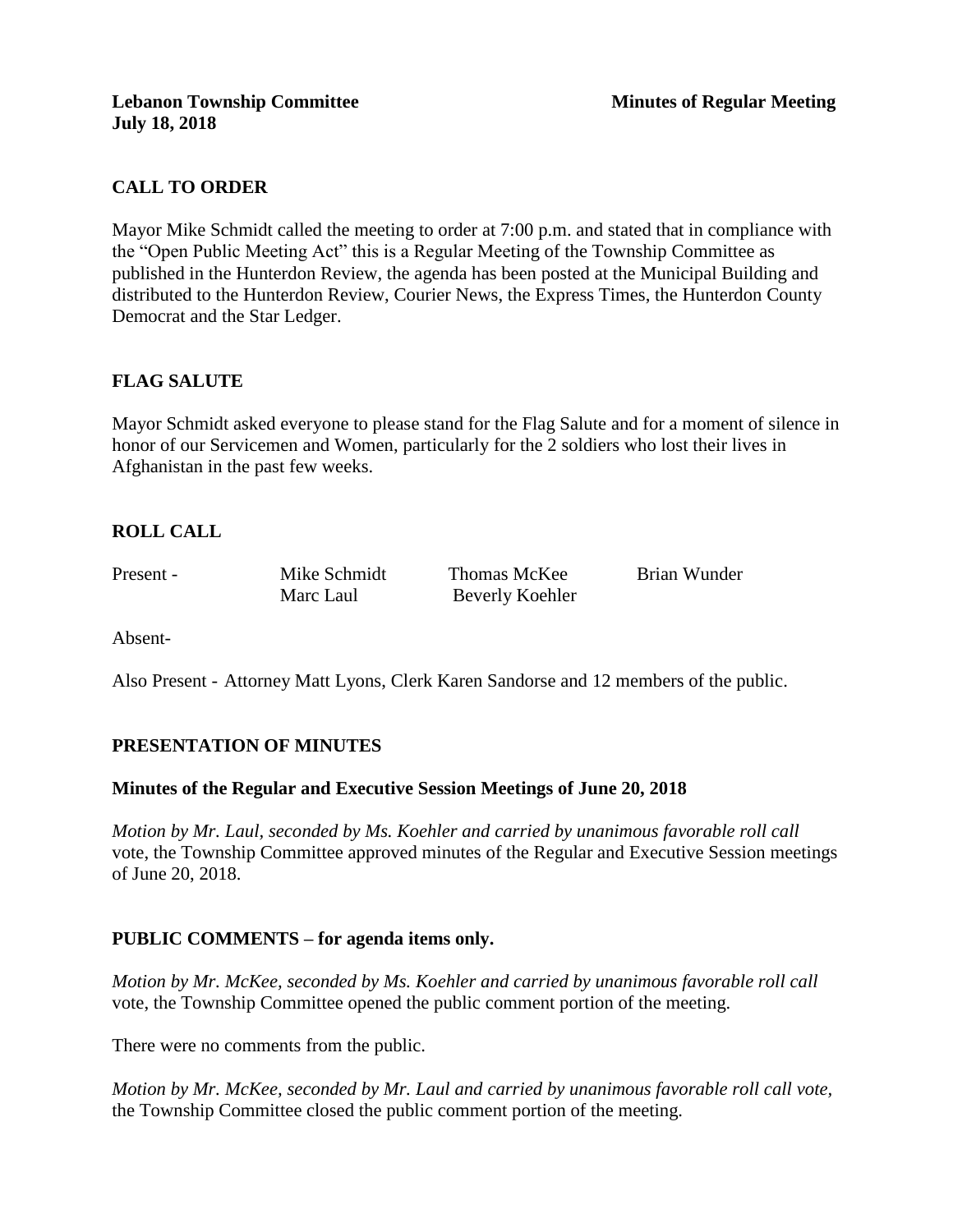LTCM 07/18/2018 Page **2** of **8**

### **ORDINANCE**

### **Public Hearing**

### **Ordinance No. 2018-04 –Amending Chapter 77/Special Law Enforcement Officers Class III**

*Motion by Ms. Koehler, seconded by Mr. McKee and carried by unanimous favorable roll call*  vote, the public hearing for Ordinance No. 2018-04 was opened.

There were no comments from the public*.*

*Motion by Mr. McKee, seconded by Ms. Koehler and carried by unanimous favorable roll call*  vote, the public hearing for Ordinance No. 2018-04 was closed.

*Motion by Mr. Wunder, seconded by Ms. Koehler and carried by unanimous favorable roll call*  vote, the Township Committee adopted Ordinance No. 2018-04 as entitled below.

## **ORDINANCE NO. 2018-04**

## **ORDINANCE OF THE TOWNSHIP OF LEBANON, COUNTY OF HUNTERDON, STATE OF NEW JERSEY AMENDING AND SUPPLEMENTING ARTICLE TWO, CHAPTER 77 TO ALLOW FOR THE APPOINTMENT OF SPECIAL LAW ENFORCEMENT OFFICERS CLASS III**

### **RESOLUTIONS**

### **Resolution No. 54-2018 – Extending August 2018 Tax Grace Period**

*Motion by Ms. Koehler, seconded by Mr. Wunder and carried by unanimous favorable roll call*  vote, the Township Committee approved Resolution No. 54-2018, as written below, subject to clarification from the Tax Collector on the statue cited in the resolution.

## TOWNSHIP OF LEBANON COUNTY OF HUNTERDON STATE OF NEW JERSEY RESOLUTION NO. 54-2018 EXTEND AUGUST 2018 GRACE PERIOD

WHEREAS the certified 2018 tax rate has been delayed from the Tax Board of Hunterdon County, and

WHEREAS the rate is needed for the property tax bills to be printed, and

WHEREAS there must be twenty-five days from the date of mailing for the return of the quarterly payment before interest is charged,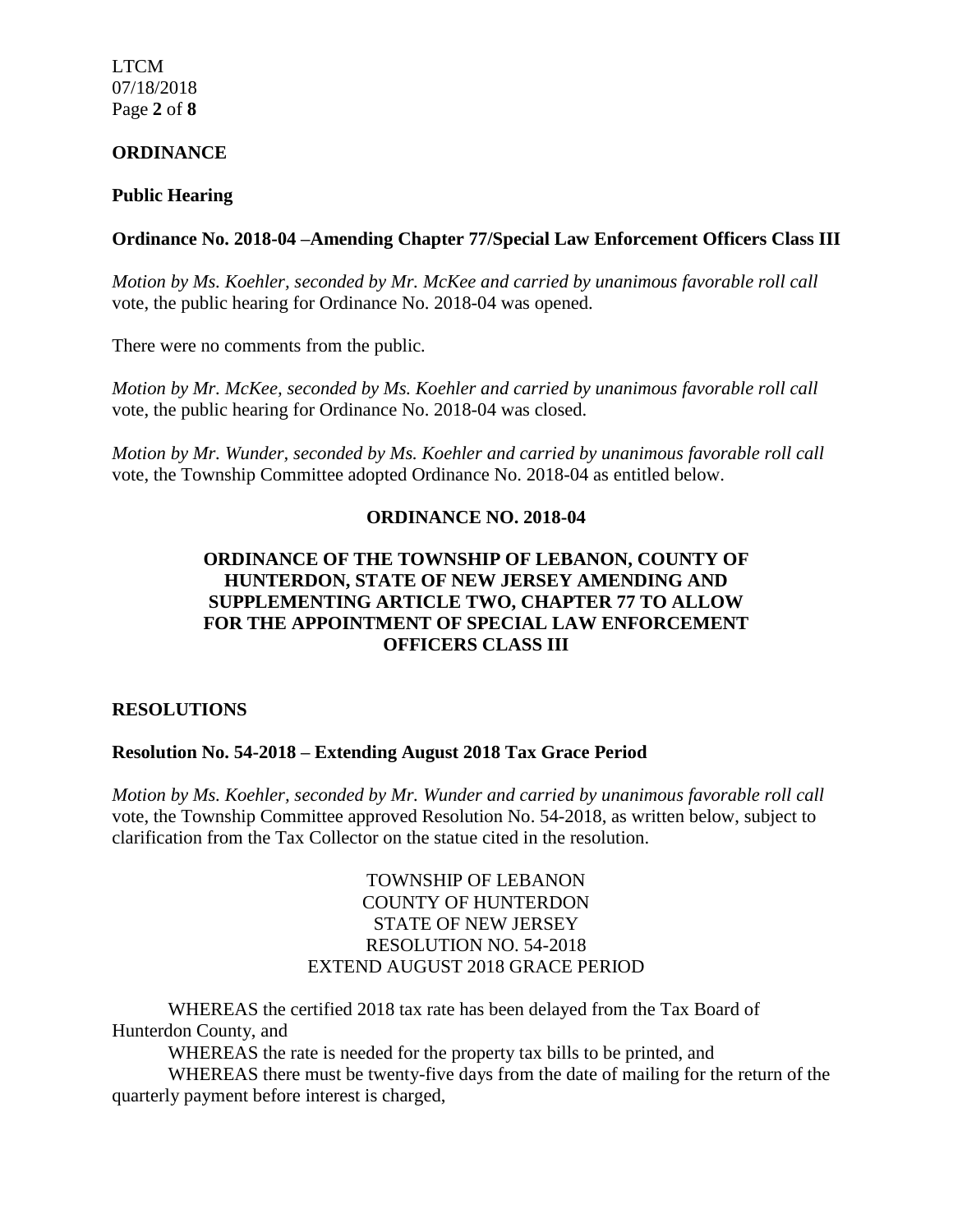THEREFORE BE IT RESOLVED, that pursuant to N.J.S.A. 54:4-66 et seq., the payment without interest for the third quarter 2018 taxes will be extended to at least twenty-five days from the mailing of the tax bills, after which time all receipts for the third quarter shall be deemed delinquent with interest accruing from August  $1<sup>st</sup>$ , 2018.

# **OLD BUSINESS**

## **Monmouth Telecom/Telephone System/Service Agreement**

Attorney Lyons has negotiated with Monmouth Telecom and they agreed to most all of the Township's requests in the Agreement; however, they will not agree to the Termination Clause. If the Township were to terminate the Agreement during the annual term the Township will be responsible to pay the monthly premiums for the remainder of the contract period. The risk of possible exposure was discussed.

*Motion by Mr. Laul, seconded by Ms. Koehler and carried by unanimous favorable roll call vote,*  the Township Committee approved the contract, with addendum, and authorized the Mayor and Clerk to sign.

## **Social Media**

Mr. Laul stated that the Township created a Facebook page which was supposed to be for informational purposes only; with no commenting. It was brought to Mr. Laul's attention that individuals were now able to comment on it. Mr. Laul explained that this is due to the new Facebook upgrade, where no one is restricted from commenting. The Facebook page has now been shut off until a better plan can be established. Mr. Laul will speak to Karen Newman, the Webmaster, to see what the best way is to get the word out on the webpage.

### **Pelio Acquisition**

Mayor Schmidt stated that 244 acres should be realized tomorrow as the Green Acres funding arrived this afternoon for the Pelio Acquisition. The closing is scheduled for tomorrow afternoon at the County Freeholders office.

### **NEW BUSINESS**

# **Musconetcong River Signage**

Nancy Lawler and Erik Henrikson, of the Musconetcong Watershed Association (MWA) and Township Liaison's to the Musconetcong River Management Council, were present.

Ms. Lawler stated that Lebanon Township is a partner with the Musconetcong River Management Council (MRWC) and informed all that this year is the 50th Anniversary of the Wild and Scenic Act. The Musconetcong River is unique in the Wild and Scenic Program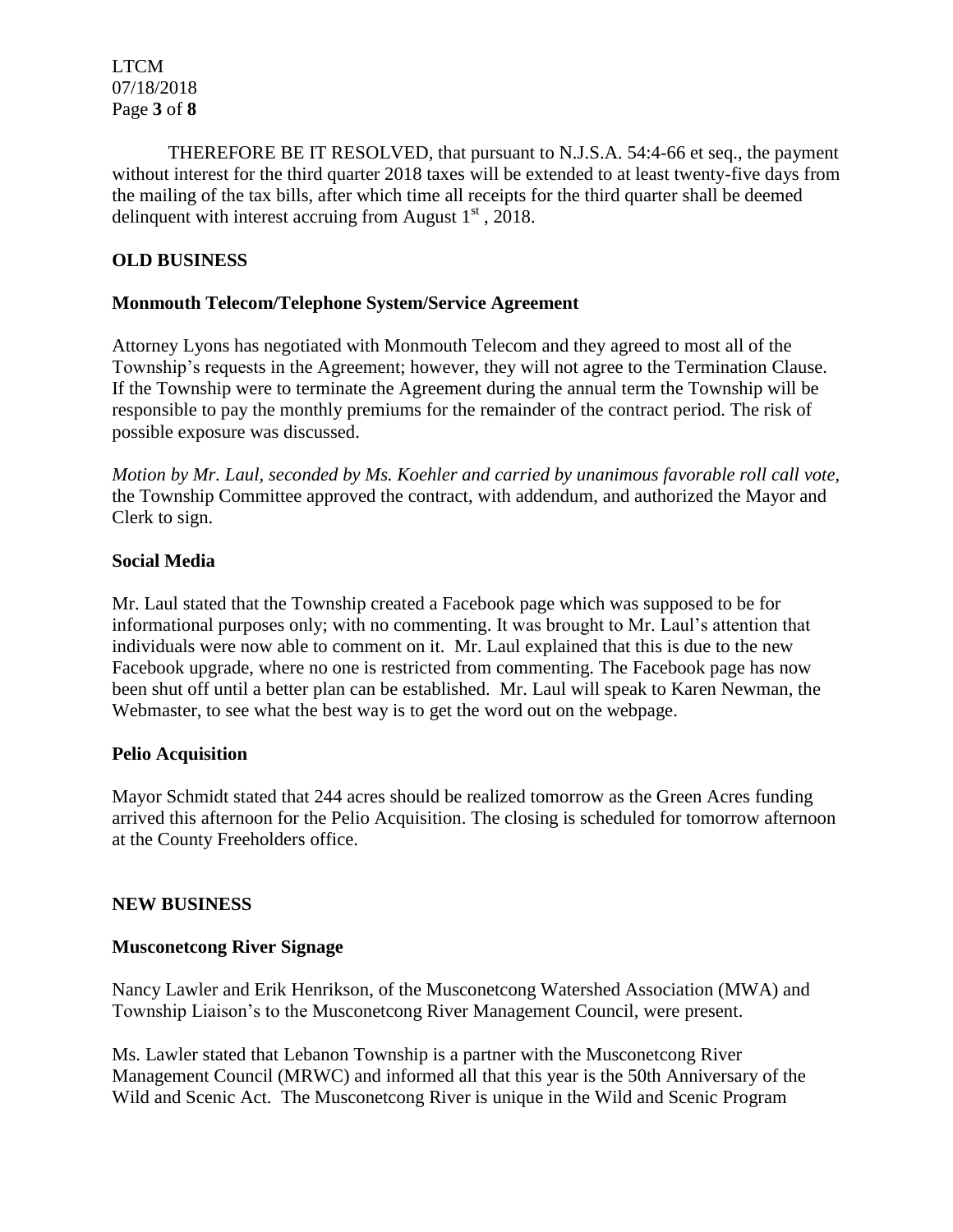LTCM 07/18/2018 Page **4** of **8**

because it runs through private and public land and; therefore, the management of the river falls to a partnership with municipalities and interested nonprofit parties. Ms. Lawler said that in honor of the  $50<sup>th</sup>$  Anniversary, the MWA decided that they would like to make people aware of the River's asset by placing signs at every bridge crossing located in the Wild and Scenic zone. The MWA has received approval from the County to place small signs at each of the 5 bridges in the Township. The signs will read that it is a Wild and Scenic river and it is managed by the MRMC. Ms. Lawler stated that there are 203 rivers in the United States that have the Wild and Scenic designation and the Musconetcong River is only one of three in NJ. Ms. Lawler stated that Bethlehem Township decided that, in lieu of the MWA signs, they would like signs with their name on it. The MWA thought this was a great idea so Ms. Lawler and Mr. Henrikson are here to ask Lebanon Township if they would like to do the same. The MWA signs would be provided cost free and the custom "Lebanon Township" signs would cost approximately \$300 for each of the 5 bridges. The Committee agreed that they would like the personalized signs.

*Motion by Mr. Laul, seconded by Ms. Koehler and carried by unanimous favorable roll call vote,*  the Township Committee authorized Ms. Lawler and Mr. Henriksen to work with their grant sources, and the DPW Manager, for the purchase of possibly 5 personalized signs, at a cost not to exceed \$1500.

# **LTVFD-EMS Update**

Tabled

# **Park Committee– Proposal for Stage in Honor of Patricia Schriver, Past Committeewoman**

Erik Petrik, Park Committee and Friends of Memorial Park member.

Mr. Petrik stated that a group of citizens got together in the interest of preserving the legacy of Patricia Schriver, who did so much for the Township. Mr. Petrik informed the Committee that, in the past, there would be bands that enjoyed playing at the Day in the Park event. Mr. Petrik said that Ms. Schriver would provide a makeshift stage, through her employer, Custom Alloy. Mr. Petrik said that after Ms. Schriver passed they thought that it would be perfect idea to have a stage built in her honor. Mr. Petrik provided the Committee with a conceptual drawing and noted that there may be grant money available; though, they will work to raise the funds if not. Mr. Petrik said that he is speaking with an architect at this time and with the Committee's blessing they would like to have the stage built by next summer. The Committee said that they like the idea but would like updates as the venture progresses. Attorney Lyons informed the Committee with some matters that will need to be considered before moving forward.

*Motion by Mr. Wunder, seconded by Mr. Laul and carried by unanimous favorable roll call vote,*  the Township Committee partially endorsed the concept of creating a stage, to be built in the park in honor of Patricia Schriver, and to further explore the size, location and the mechanics of the project.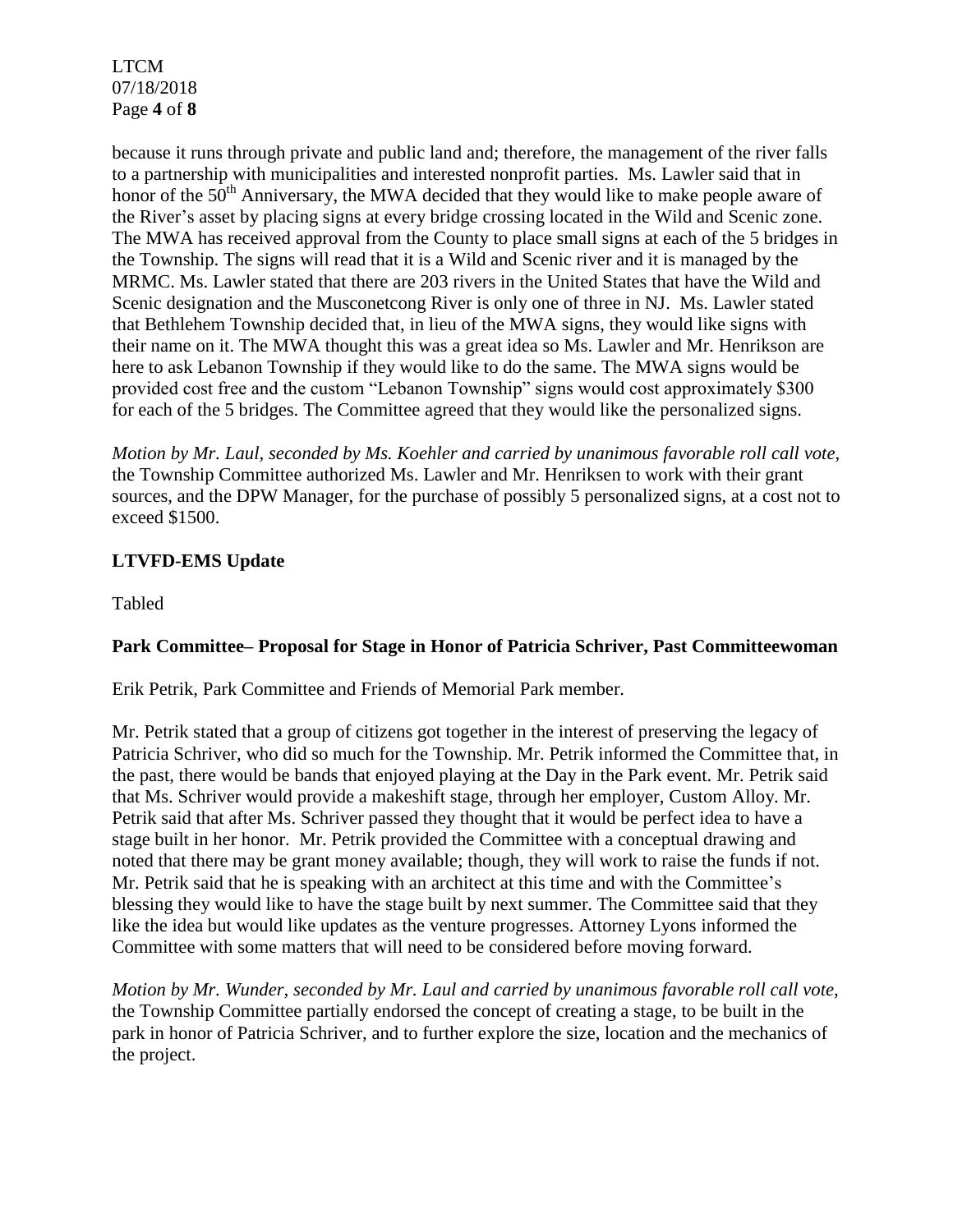# **Park Committee – Request to Hire Grounds Maintenance Contractors**

Mr. Petrik stated that the Friends of Memorial Park would like to hire Homestead Landscaping for grounds maintenance work in the Park. They would also like to have the ball field restored.

Attorney Lyons said that he will need additional information in order to provide the Committee with guidance on possible exposures and liability issues. Someone will reach out to Mr. Petrik once the Committee has had time to speak with Attorney Lyons.

## **Park Committee – Request for Clean Communities Funds/ Rizzo Reptile Program/Fall Festival**

Tabled

# **DPW Letter**

Mr. Petrik provided the Committee with a letter of appreciation for the DPW Manager, Warren Gabriel and the entire DPW staff for all the work that they did for the Friends/Park Committee in the Spring and for all that they do in general. Mr. Petrik said that their efforts are truly appreciated.

# **Fall Festival Fundraiser- Friends of Memorial Park**

Mr. Petrik stated that last year Friends revamped the Day in the Park event. Friends took a year off and decided to have a Fall Festival. This year the Festival will be held on September 29, 2018 from 1:00 p.m. to 6:00 p.m.

# **Raffle Applications**

*Motion by Ms. Koehler, seconded by Mr. Laul and carried by unanimous favorable roll call vote,*  the Township Committee approved the following 4 Raffle Applications.

St. John Neumann Church for events to be held on 10/12/2018 & 12/02/2018

Voorhees Viking Booster Club, Inc./Football for Various Event Dates and Voorhees

Viking Booster Club, Inc./Field Hockey for an event to be held on October 16, 2018.

# **Solicitor's License Applications (9) – Aptive Environmental – Pest Control Services**

The Township received 9 Solicitor's License Applications from Aptive Environmental/Pest Control Services. All municipal fees have been paid and the Police Department has conducted background checks on the individuals with no violations being found.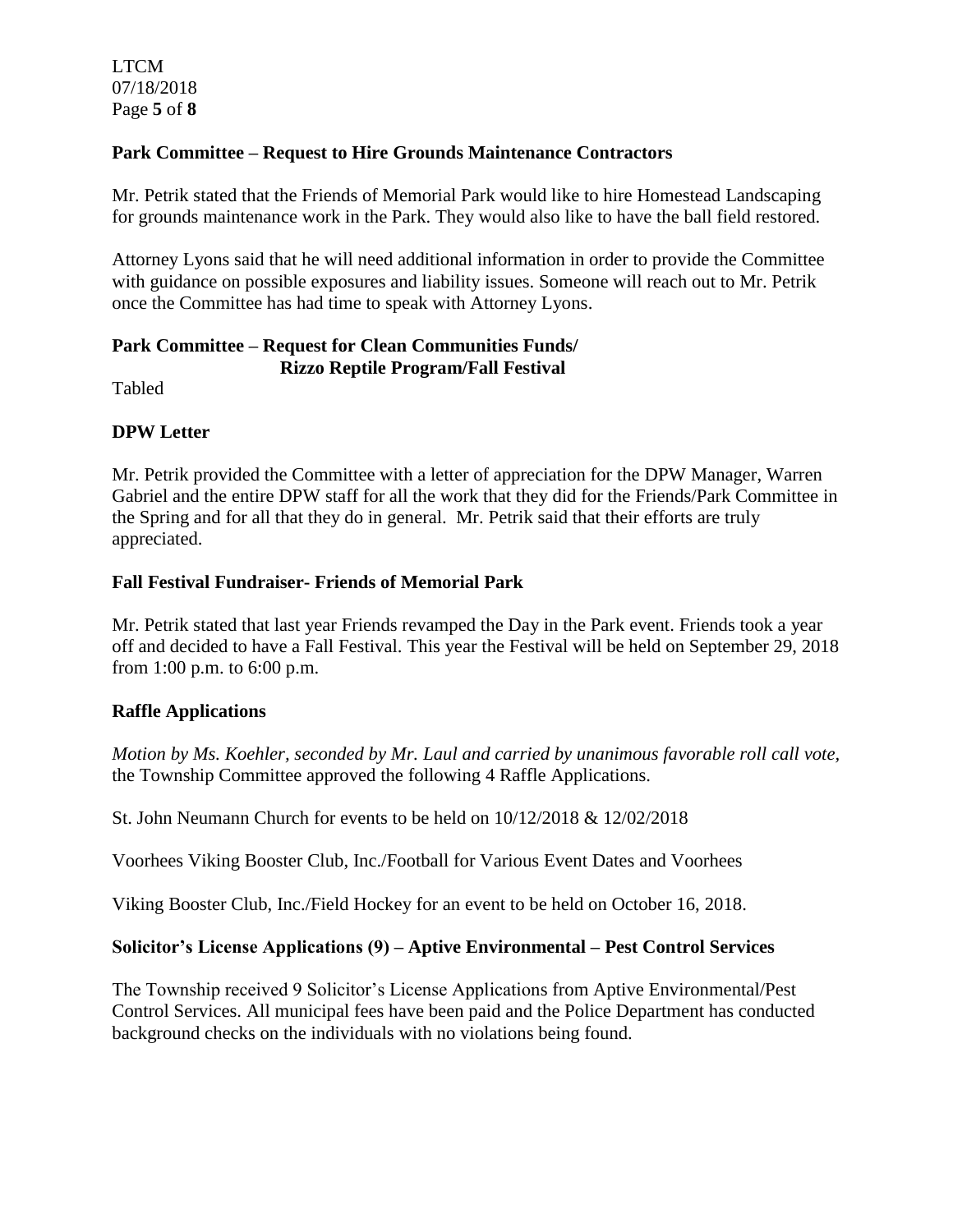LTCM 07/18/2018 Page **6** of **8**

### **DPW Employee Resignation – James Kilhullen**

*Motion by Mr. McKee, seconded by Mr. Laul and carried by unanimous favorable roll call vote,*  the Township Committee accepted the resignation of James Kilhullen from the DPW, effective June 29, 2018, and wished him well in his new endeavors.

Mr. Wunder stated that the DPW is currently short-staffed which the Committee must consider.

# **Library Committee Resignation – Kristin Petrik**

*Motion by Ms. Koehler, seconded by Mr. Laul and carried by unanimous favorable roll call vote,*  the Township Committee accepted the resignation of Kristin Petrik, from the Library Committee with regret, and wished her well in her new endeavors.

# **PRESENTATION OF VOUCHERS**

Committee Members provided a description of vouchers exceeding \$1000.00.

*Motion by Ms. Koehler, seconded by Mr. Wunder and carried by unanimous favorable roll call*  vote, the Township Committee approved the July 18, 2018 bill list in amount of \$184,359.01.

### **CORRESPONDENCE**

- Thank Letter from Friends of Memorial Park for the DPW's efforts in the Park
- a. Tax Collector's Report for the Month of June 2018
- b. Minutes of the June 3, 2018 LTEOS Meeting

# **PUBLIC COMMENTS**

*Motion by Ms. Koehler, seconded by Mr. McKee and carried by unanimous favorable roll call*  vote, the Township Committee opened the public comment portion of the meeting at 7:54 p.m.

Mr. Ron Milkowski asked what Project Life Saver is and asked how the sealing machine worked on the roadways for the DPW.

*Motion by Mr. Wunder, seconded by Mr. McKee and carried by unanimous favorable roll call*  vote*,* the Township Committee closed the public comment portion of the meeting at 7:56 p.m.

# **EXECUTIVE SESSION - Resolution No. 55-2018**

*Motion by Mr. Laul, seconded by Ms. Koehler and carried by unanimous favorable roll call vote,* the Township Committee approved Resolution No. 55-2018 and convened into executive session at 7:57 p.m.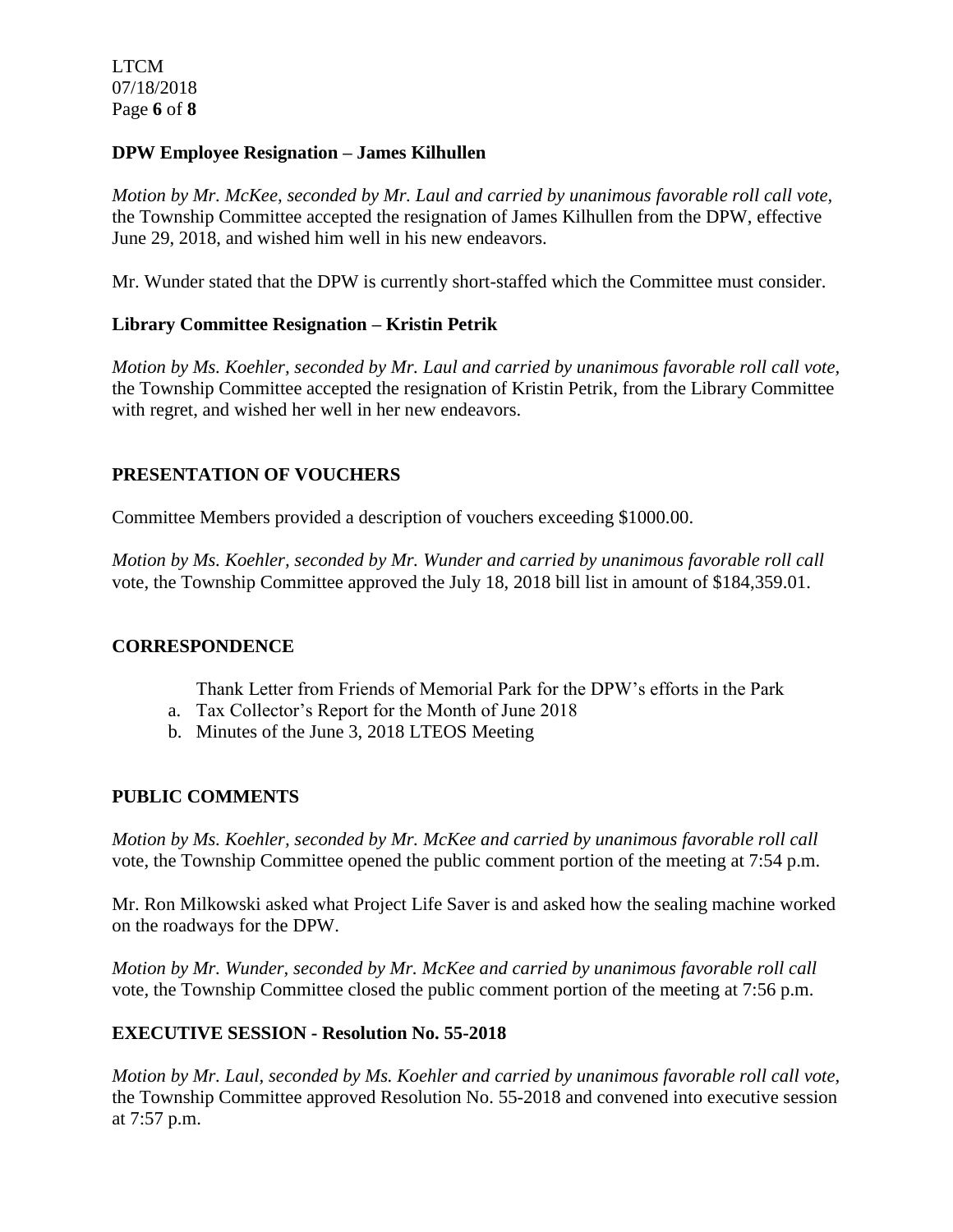## TOWNSHIP OF LEBANON COUNTY OF HUNTERDON STATE OF NEW JERSEY

## RESOLUTION NO. 55-2018 RESOLUTION AUTHORIZING EXECUTIVE SESSION

WHEREAS, the Open Public Meetings Act; *N.J.S.A.* 10:4-6 *et seq*., declares it to be the public policy of the State to insure the right of citizens to have adequate advance notice of and the right to attend meetings of public bodies at which business affecting the public is discussed or acted upon; and

WHEREAS, the Open Public Meetings Act also recognizes exceptions to the right of the public to attend portions of such meetings; and

 WHEREAS, the Mayor and Committee find it necessary to conduct an executive session closed to the public as permitted by the *N.J.S.A*. 40:4-12; and

 WHEREAS, the Mayor and Committee will reconvene in public session at the conclusion of the executive session;

 NOW, THEREFORE, BE IT RESOLVED by the Mayor and Committee of the Township of Lebanon, County of Hunterdon, State of New Jersey that they will conduct an executive session to discuss

the following topic(s) as permitted by *N.J.S.A*. 40:4-12:

A matter which Federal Law, State Statute or Rule of Court requires be kept confidential or excluded from discussion in public (Provision relied upon:

\_\_\_\_\_\_\_\_\_\_\_\_\_\_\_\_\_\_\_\_\_\_\_\_\_\_\_\_\_\_\_\_\_\_\_\_\_\_\_\_\_\_\_\_\_\_\_\_\_\_\_\_\_); A matter where the release of information would impair a right to receive funds from the federal government;

\_\_\_\_\_\_A matter whose disclosure would constitute an unwarranted invasion of individual privacy;

 A collective bargaining agreement, or the terms and conditions thereof (Specify contract:); CWA Local 1040

 A matter involving the purpose, lease or acquisition of real property with public funds, the setting of bank rates or investment of public funds where it could adversely affect the public interest if discussion of such matters were disclosed; Real Estate Acquisitions –

X Tactics and techniques utilized in protecting the safety and property of the public provided that their disclosure could impair such protection;

\_\_\_\_\_\_Investigations of violations or possible violations of the law;

 Pending or anticipated litigation or contract negotiation in which the public body is or may become a party; (The general nature of the litigation or contract negotiations is

 X Professional Service Contracts **Park Maintenance** The public disclosure of such information at this time would have a potentially negative impact on the municipality's position in the litigation or negotiation; therefore this information will be withheld until such time as the matter is concluded or the potential for negative impact no longer exists.

 $X$  Matters falling within the attorney-client privilege, to the extent that confidentiality is required in order for the attorney to exercise his or her ethical duties as a lawyer; (The general nature of the matter is: **Negotiations with the Little Brook Lane Property Owners Association CON** the public disclosure **OR** the public disclosure

of such information at this time would have a potentially negative impact on the municipality's